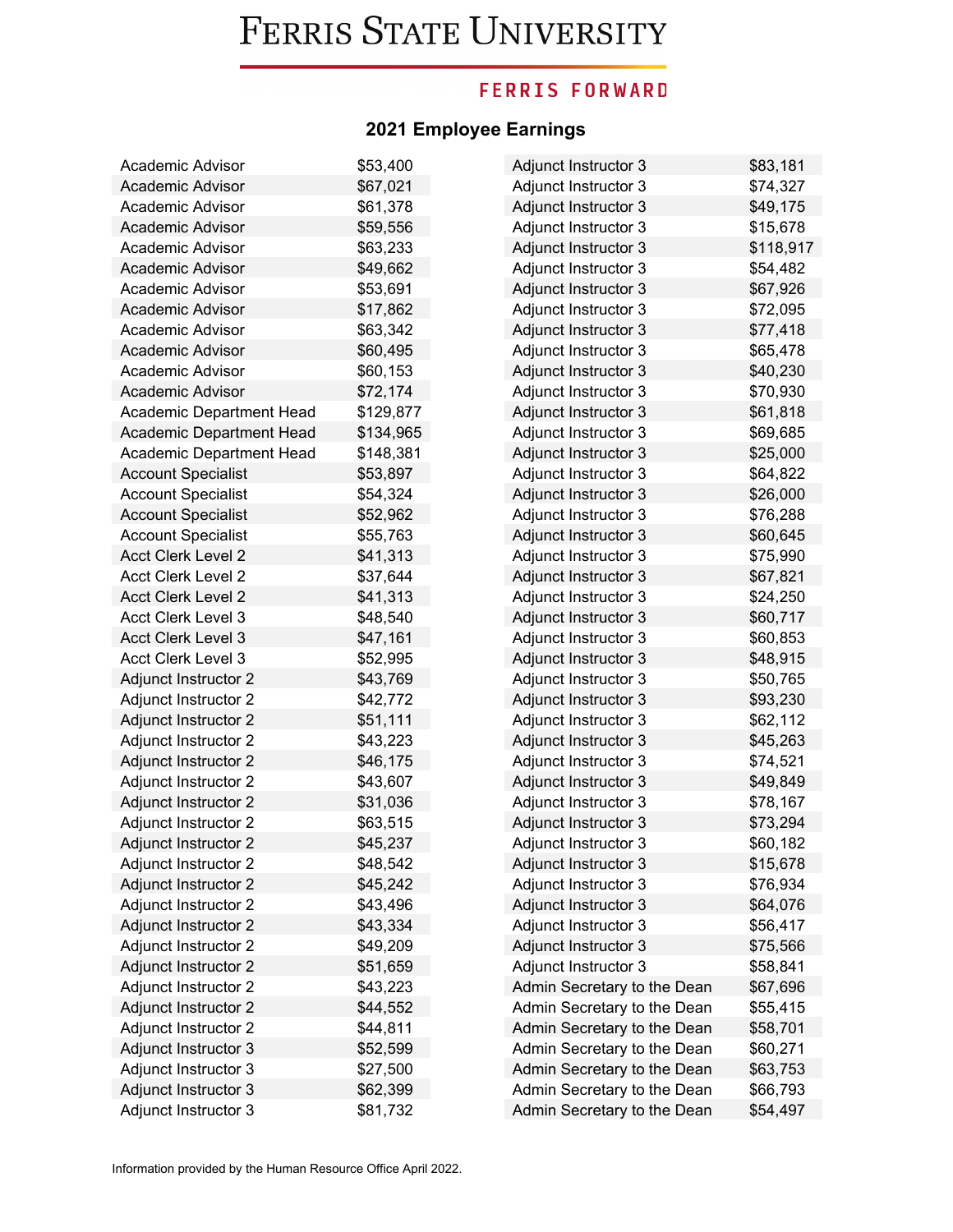### **FERRIS FORWARD**

| <b>Administrative Assistant</b>   | \$53,997  | Assistant Coach              | \$49,047  |
|-----------------------------------|-----------|------------------------------|-----------|
| <b>Administrative Assistant</b>   | \$55,010  | <b>Assistant Coach</b>       | \$57,249  |
| <b>Administrative Assistant</b>   | \$52,897  | <b>Assistant Coach</b>       | \$59,289  |
| <b>Administrative Assistant</b>   | \$65,894  | <b>Assistant Coach</b>       | \$24,025  |
| <b>Administrative Assistant</b>   | \$63,019  | <b>Assistant Coach</b>       | \$42,885  |
| <b>Administrative Assistant</b>   | \$56,669  | <b>Assistant Coach</b>       | \$37,813  |
| <b>Administrative Assistant</b>   | \$68,199  | <b>Assistant Coordinator</b> | \$69,913  |
| <b>Administrative Assistant</b>   | \$44,650  | <b>Assistant Coordinator</b> | \$110     |
| <b>Administrative Assistant</b>   | \$56,629  | <b>Assistant Dean</b>        | \$176,814 |
| <b>Administrative Assistant</b>   | \$40,417  | <b>Assistant Dean</b>        | \$130,391 |
| <b>Administrative Specialist</b>  | \$53,393  | <b>Assistant Dean</b>        | \$187,630 |
| <b>Administrative Specialist</b>  | \$52,888  | <b>Assistant Director</b>    | \$47,189  |
| <b>Administrative Specialist</b>  | \$55,036  | <b>Assistant Director</b>    | \$89,598  |
| Administrator                     | \$108,976 | <b>Assistant Director</b>    | \$94,518  |
| <b>Admissions Clerk</b>           | \$40,438  | <b>Assistant Director</b>    | \$72,029  |
| <b>Admissions Coordinator</b>     | \$53,004  | <b>Assistant Director</b>    | \$95,787  |
| <b>Admissions Counselor</b>       | \$42,317  | <b>Assistant Director</b>    | \$56,690  |
| <b>Admissions Counselor</b>       | \$33,841  | <b>Assistant Director</b>    | \$53,616  |
| <b>Admissions Counselor</b>       | \$49,395  | <b>Assistant Director</b>    | \$43,058  |
| Admissions Counselor/Assoc        |           | <b>Assistant Director</b>    | \$80,779  |
| Prof                              | \$81,528  | <b>Assistant Director</b>    | \$62,435  |
| <b>Admissions Officer</b>         | \$62,173  | <b>Assistant Director</b>    | \$53,951  |
| <b>Admissons Specialist</b>       | \$52,888  | <b>Assistant Director</b>    | \$18,391  |
| <b>Advancement Officer</b>        | \$55,415  | <b>Assistant Director</b>    | \$63,162  |
| Analyst                           | \$69,404  | <b>Assistant Director</b>    | \$53,481  |
| Analyst                           | \$50,821  | <b>Assistant Manager</b>     | \$45,356  |
| Analyst                           | \$55,291  | Assistant Manager            | \$7,663   |
| Analyst                           | \$46,076  | <b>Assistant Professor</b>   | \$125,601 |
| <b>Application Analyst</b>        | \$45,273  | <b>Assistant Professor</b>   | \$90,027  |
| <b>Application Analyst</b>        | \$55,432  | <b>Assistant Professor</b>   | \$98,638  |
| <b>Application Analyst</b>        | \$48,944  | Assistant Professor          | \$96,461  |
| Application Integration Dev.      | \$6,897   | <b>Assistant Professor</b>   | \$83,802  |
| <b>Applications Specialist</b>    | \$64,972  | <b>Assistant Professor</b>   | \$111,345 |
| Assc VP / Executive Director      | \$153,431 | <b>Assistant Professor</b>   | \$108,575 |
| Assist AD/Fac & Event Ops         | \$54,677  | <b>Assistant Professor</b>   | \$146,120 |
| Assistant                         | \$33,377  | <b>Assistant Professor</b>   | \$83,191  |
| Assistant                         | \$51,663  | Assistant Professor          | \$30,969  |
| Assistant                         | \$43,011  | <b>Assistant Professor</b>   | \$60,569  |
| Assistant                         | \$43,818  | <b>Assistant Professor</b>   | \$102,981 |
| Assistant                         | \$53,822  | <b>Assistant Professor</b>   | \$66,499  |
| Assistant                         | \$8,167   | <b>Assistant Professor</b>   | \$57,994  |
| <b>Assistant Athletic Trainer</b> | \$39,295  | <b>Assistant Professor</b>   | \$115,184 |
| <b>Assistant Coach</b>            | \$49,915  | <b>Assistant Professor</b>   | \$56,054  |
| <b>Assistant Coach</b>            | \$29,144  | <b>Assistant Professor</b>   | \$81,401  |
| <b>Assistant Coach</b>            | \$54,648  | <b>Assistant Professor</b>   | \$106,503 |
| <b>Assistant Coach</b>            | \$50,224  | <b>Assistant Professor</b>   | \$108,856 |
| Assistant Coach                   | \$24,456  | <b>Assistant Professor</b>   | \$155,097 |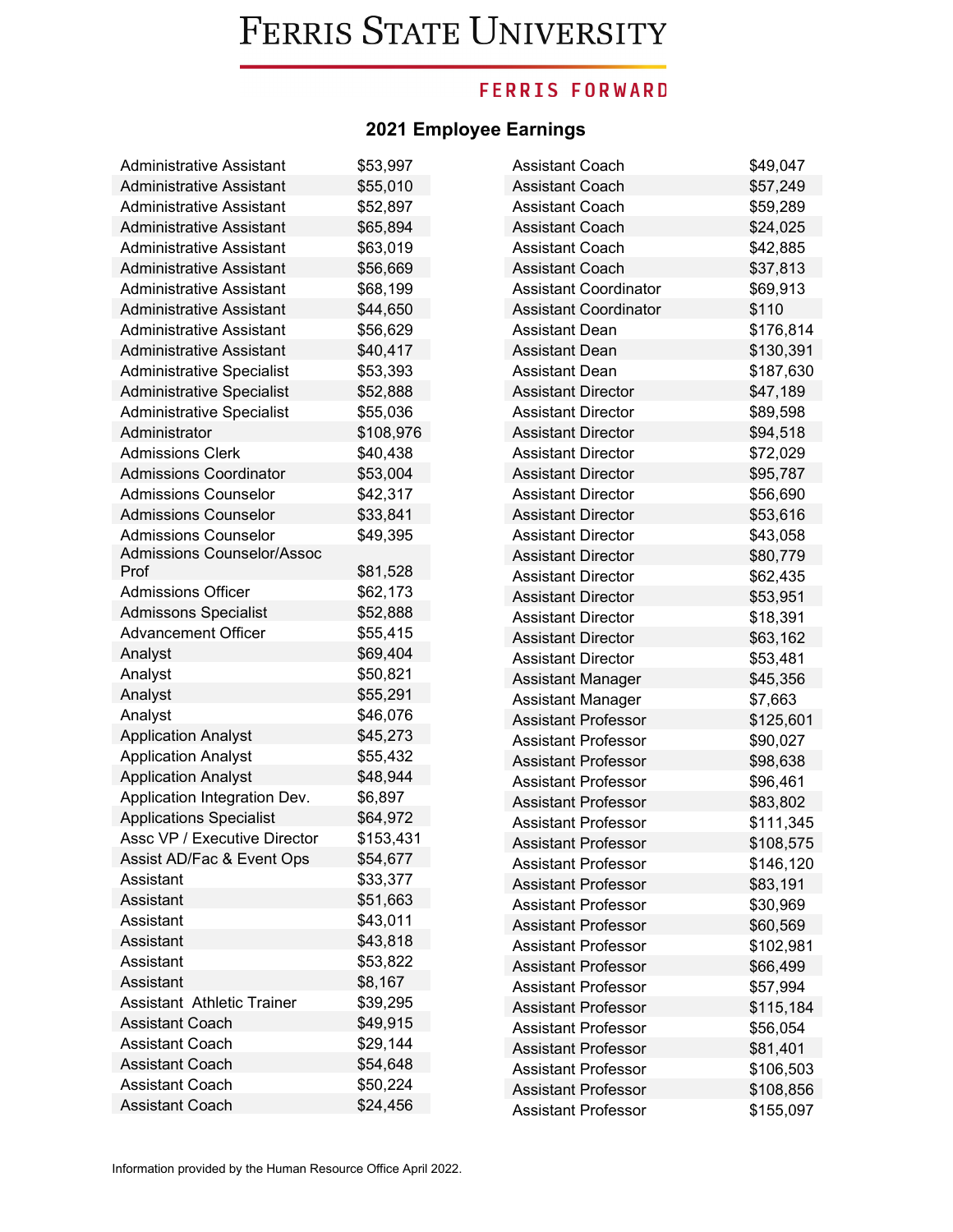## **FERRIS FORWARD**

| <b>Assistant Professor</b>    | \$98,886  | <b>Assoc Director</b>                | \$62,704  |
|-------------------------------|-----------|--------------------------------------|-----------|
| <b>Assistant Professor</b>    | \$114,209 | <b>Assoc Director</b>                | \$64,346  |
| <b>Assistant Professor</b>    | \$116,339 | Assoc VP                             | \$130,669 |
| <b>Assistant Professor</b>    | \$74,697  | Associate Coach                      | \$90,383  |
| <b>Assistant Professor</b>    | \$115,614 | Associate Dean                       | \$134,299 |
| <b>Assistant Professor</b>    | \$140,265 | Associate Dean                       | \$142,097 |
| <b>Assistant Professor</b>    | \$76,253  | Associate Dean                       | \$140,938 |
| <b>Assistant Professor</b>    | \$105,520 | Associate Dean                       | \$109,457 |
| <b>Assistant Professor</b>    | \$89,145  | Associate Dean                       | \$82,053  |
| <b>Assistant Professor</b>    | \$89,459  | <b>Associate Director</b>            | \$59,130  |
| <b>Assistant Professor</b>    | \$106,362 | <b>Associate Director</b>            | \$56,037  |
| <b>Assistant Professor</b>    | \$111,538 | <b>Associate Director</b>            | \$94,989  |
| <b>Assistant Professor</b>    | \$82,001  | <b>Associate Director</b>            | \$58,607  |
| <b>Assistant Professor</b>    | \$96,130  | Associate Director/Ath. Comm         | \$53,049  |
| <b>Assistant Professor</b>    | \$60,184  | Associate General Counsel            | \$68,333  |
| <b>Assistant Professor</b>    | \$86,384  | <b>Associate Prof/Clinical Coord</b> | \$91,517  |
| <b>Assistant Professor</b>    | \$66,182  | Associate Professor                  | \$100,966 |
| Assistant Professor           | \$112,248 | Associate Professor                  | \$111,759 |
| <b>Assistant Professor</b>    | \$102,562 | <b>Associate Professor</b>           | \$75,874  |
| <b>Assistant Professor</b>    | \$103,769 | <b>Associate Professor</b>           | \$93,308  |
| <b>Assistant Professor</b>    | \$113,083 | <b>Associate Professor</b>           | \$123,410 |
| <b>Assistant Professor</b>    | \$114,896 | Associate Professor                  | \$95,860  |
| <b>Assistant Professor</b>    | \$114,156 | Associate Professor                  | \$138,680 |
| <b>Assistant Professor</b>    | \$75,606  | Associate Professor                  | \$141,172 |
| <b>Assistant Professor</b>    | \$113,294 | Associate Professor                  | \$56,497  |
| <b>Assistant Professor</b>    | \$99,498  | <b>Associate Professor</b>           | \$143,041 |
| <b>Assistant Professor</b>    | \$61,591  | Associate Professor                  | \$89,493  |
| <b>Assistant Professor</b>    | \$118,195 | Associate Professor                  | \$62,226  |
| <b>Assistant Professor</b>    | \$93,142  | Associate Professor                  | \$132,056 |
| <b>Assistant Professor</b>    | \$92,964  | <b>Associate Professor</b>           | \$145,347 |
| <b>Assistant Professor</b>    | \$65,173  | <b>Associate Professor</b>           | \$136,544 |
| <b>Assistant Professor</b>    | \$84,836  | <b>Associate Professor</b>           | \$85,508  |
| <b>Assistant Professor</b>    | \$124,888 | Associate Professor                  | \$111,804 |
| <b>Assistant Professor</b>    | \$89,302  | Associate Professor                  | \$148,492 |
| <b>Assistant Professor</b>    | \$63,551  | Associate Professor                  | \$96,975  |
| <b>Assistant Professor</b>    | \$109,457 | <b>Associate Professor</b>           | \$89,628  |
| <b>Assistant Professor</b>    | \$126,090 | Associate Professor                  | \$92,169  |
| Assistant Professor           | \$113,463 | <b>Associate Professor</b>           | \$131,274 |
| <b>Assistant Professor</b>    | \$115,155 | Associate Professor                  | \$80,418  |
| <b>Assistant Professor</b>    | \$109,006 | Associate Professor                  | \$101,477 |
| <b>Assistant Professor</b>    | \$101,156 | Associate Professor                  | \$90,033  |
| <b>Assistant Professor</b>    | \$82,209  | <b>Associate Professor</b>           | \$76,035  |
| Assistant to the Director     | \$49,799  | <b>Associate Professor</b>           | \$120,351 |
| <b>Assoc Athletic Trainer</b> | \$44,977  | Associate Professor                  | \$116,527 |
| <b>Assoc Director</b>         | \$73,192  | Associate Professor                  | \$119,467 |
| <b>Assoc Director</b>         | \$63,631  | <b>Associate Professor</b>           | \$107,042 |
| <b>Assoc Director</b>         | \$69,677  | Associate Professor                  | \$109,335 |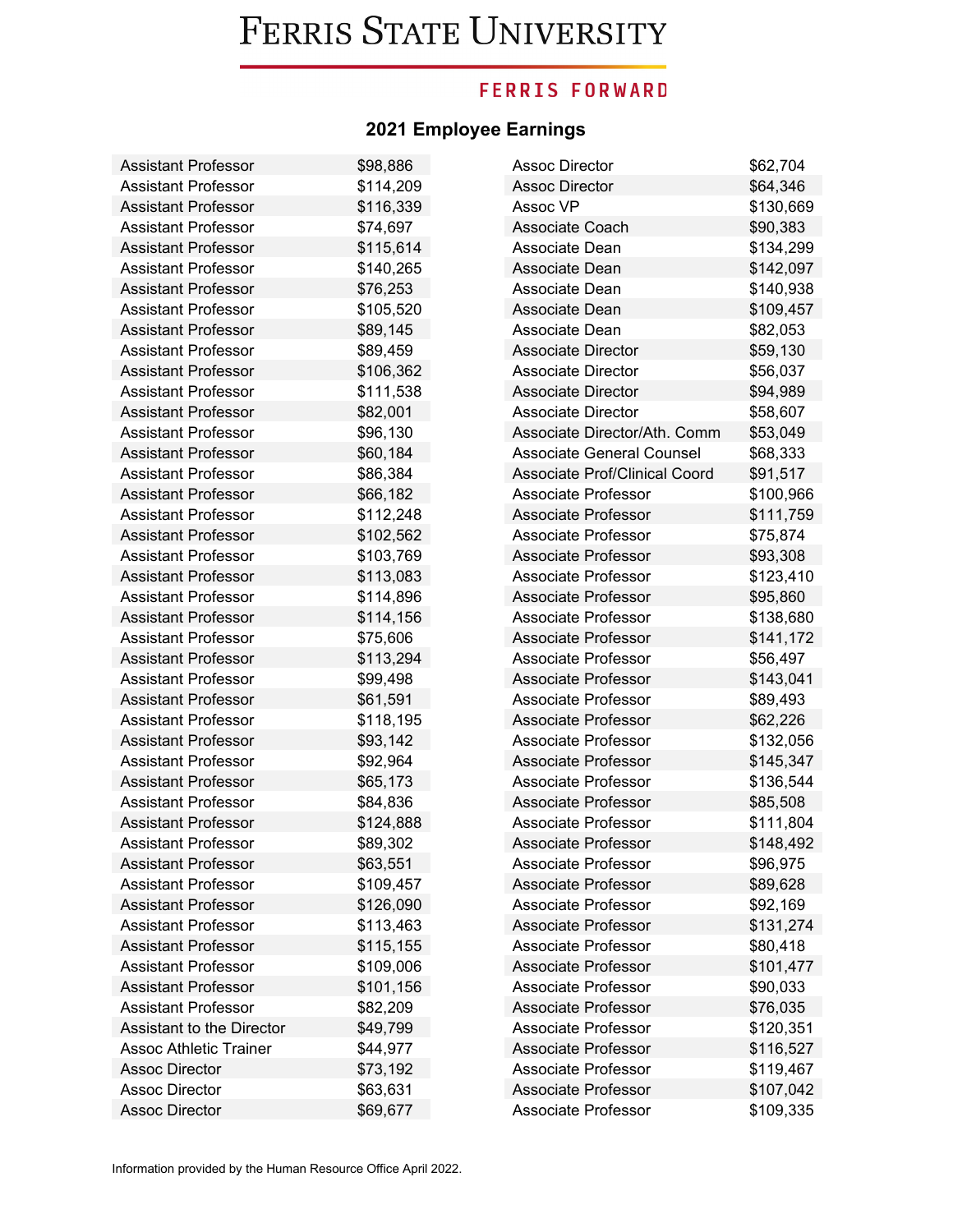### **FERRIS FORWARD**

| Associate Professor        | \$88,205  | Associate Professor        | \$110,655 |
|----------------------------|-----------|----------------------------|-----------|
| <b>Associate Professor</b> | \$113,980 | <b>Associate Professor</b> | \$76,618  |
| Associate Professor        | \$162,627 | Associate Professor        | \$113,742 |
| Associate Professor        | \$85,388  | Associate Professor        | \$92,287  |
| <b>Associate Professor</b> | \$63,835  | Associate Professor        | \$33,577  |
| <b>Associate Professor</b> | \$69,302  | <b>Associate Professor</b> | \$86,401  |
| <b>Associate Professor</b> | \$121,907 | Associate Professor        | \$120,169 |
| Associate Professor        | \$102,047 | Associate Professor        | \$137,520 |
| <b>Associate Professor</b> | \$133,818 | Associate Professor        | \$120,508 |
| <b>Associate Professor</b> | \$88,255  | <b>Associate Professor</b> | \$112,833 |
| <b>Associate Professor</b> | \$140,003 | <b>Associate Professor</b> | \$97,706  |
| Associate Professor        | \$121,155 | <b>Associate Professor</b> | \$116,780 |
| <b>Associate Professor</b> | \$164,417 | Associate Professor        | \$90,248  |
| Associate Professor        | \$104,415 | Associate Professor        | \$91,624  |
| <b>Associate Professor</b> | \$86,470  | Associate Professor        | \$82,694  |
| <b>Associate Professor</b> | \$64,134  | <b>Associate Professor</b> | \$92,838  |
| <b>Associate Professor</b> | \$98,553  | <b>Associate Professor</b> | \$88,963  |
| Associate Professor        | \$115,300 | Associate Professor        | \$120,450 |
| <b>Associate Professor</b> | \$109,720 | Associate Professor        | \$93,378  |
| <b>Associate Professor</b> | \$125,002 | <b>Associate Professor</b> | \$140,992 |
| <b>Associate Professor</b> | \$90,017  | <b>Associate Professor</b> | \$78,164  |
| <b>Associate Professor</b> | \$133,330 | <b>Associate Professor</b> | \$80,878  |
| <b>Associate Professor</b> | \$153,551 | Associate Professor        | \$111,641 |
| Associate Professor        | \$139,185 | Associate Professor        | \$79,533  |
| <b>Associate Professor</b> | \$177,670 | Associate Professor        | \$76,019  |
| <b>Associate Professor</b> | \$118,633 | <b>Associate Professor</b> | \$118,588 |
| <b>Associate Professor</b> | \$106,250 | Associate Professor        | \$91,268  |
| Associate Professor        | \$113,585 | Associate Professor        | \$103,535 |
| Associate Professor        | \$119,108 | Associate Professor        | \$93,448  |
| <b>Associate Professor</b> | \$136,903 | <b>Associate Professor</b> | \$141,604 |
| <b>Associate Professor</b> | \$105,696 | <b>Associate Professor</b> | \$97,382  |
| <b>Associate Professor</b> | \$88,475  | <b>Associate Professor</b> | \$125,206 |
| <b>Associate Professor</b> | \$100,847 | Associate Professor        | \$70,296  |
| <b>Associate Professor</b> | \$137,051 | Associate Professor        | \$81,547  |
| Associate Professor        | \$103,170 | Associate Professor        | \$119,139 |
| <b>Associate Professor</b> | \$154,217 | <b>Associate Professor</b> | \$93,729  |
| <b>Associate Professor</b> | \$85,257  | <b>Associate Professor</b> | \$100,400 |
| <b>Associate Professor</b> | \$93,630  | Associate Professor        | \$153,657 |
| <b>Associate Professor</b> | \$103,354 | <b>Associate Professor</b> | \$105,090 |
| Associate Professor        | \$113,554 | Associate Professor        | \$109,227 |
| <b>Associate Professor</b> | \$129,157 | Associate Professor        | \$161,221 |
| Associate Professor        | \$138,617 | Associate Professor        | \$83,737  |
| Associate Professor        | \$104,033 | <b>Associate Professor</b> | \$123,158 |
| Associate Professor        | \$78,694  | Associate Professor        | \$123,404 |
| <b>Associate Professor</b> | \$72,271  | Associate Professor        | \$86,741  |
| Associate Professor        | \$112,852 | Associate Professor        | \$89,625  |
| Associate Professor        | \$76,971  | Associate Professor        | \$129,325 |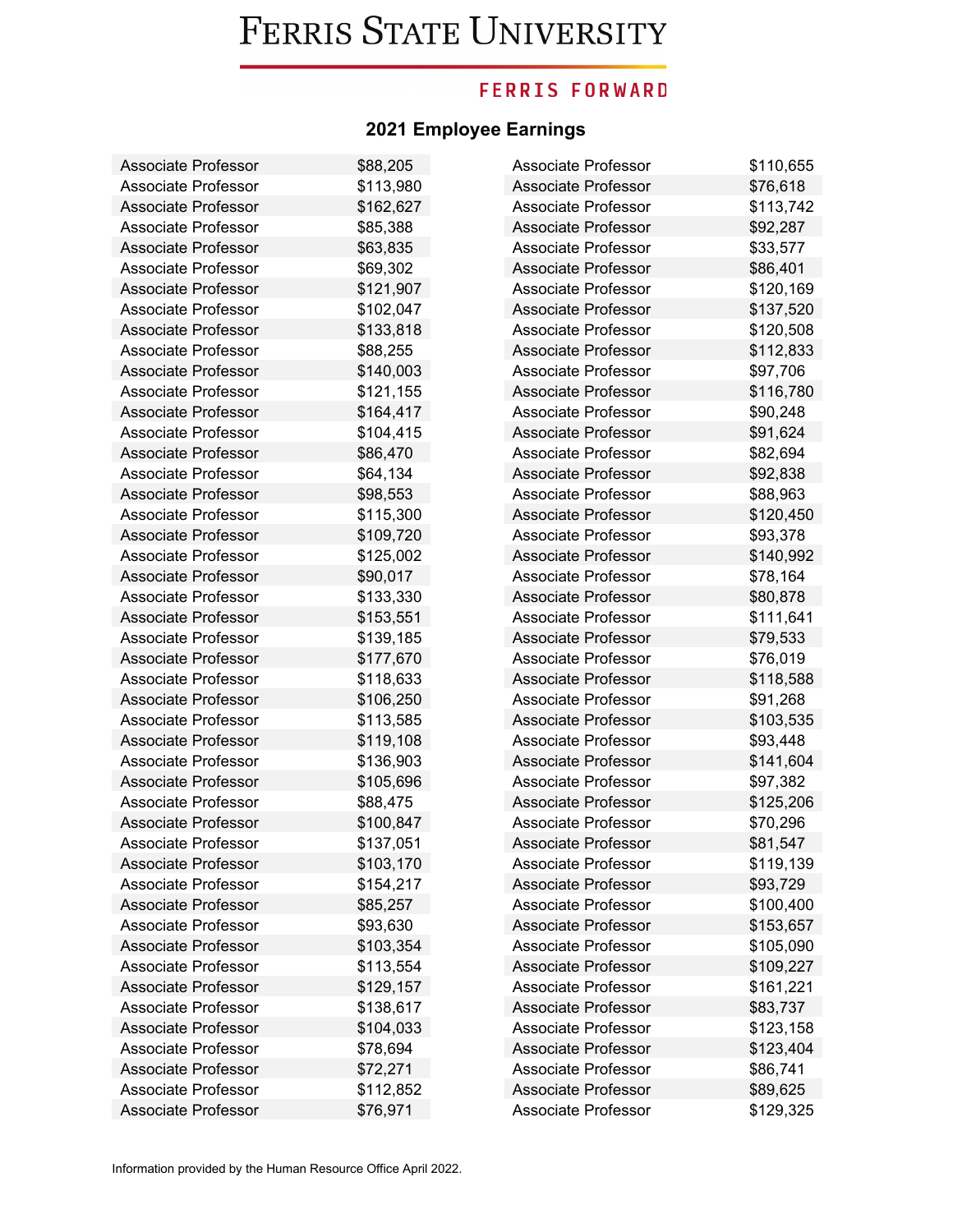## **FERRIS FORWARD**

| <b>Associate Professor</b>              | \$87,067  | <b>Chief Preparator</b>             | \$37,929 |
|-----------------------------------------|-----------|-------------------------------------|----------|
| Associate Professor                     | \$87,382  | <b>Circulation Manager</b>          | \$49,418 |
| <b>Associate Professor</b>              | \$72,590  | <b>Clerk</b>                        | \$40,924 |
| Associate Professor                     | \$39,705  | <b>Clerk</b>                        | \$34,165 |
| <b>Associate Professor</b>              | \$111,645 | <b>Clerk</b>                        | \$34,428 |
| Associate Professor                     | \$100,034 | <b>Clinical Dental Hygienist</b>    | \$55,416 |
| <b>Associate Professor</b>              | \$92,633  | <b>Clinical Dental Hygienist</b>    | \$41,333 |
| Associate Professor                     | \$111,828 | <b>Communications Associate</b>     | \$31,238 |
| <b>Associate Professor</b>              | \$106,011 | <b>Communications Officer</b>       | \$75,707 |
| <b>Associate Professor</b>              | \$108,562 | <b>Communications Specialist</b>    | \$53,168 |
| <b>Associate Professor</b>              | \$61,583  | <b>Communications Specialist</b>    | \$14,492 |
| Associate Professor                     | \$98,072  | <b>Communications Specialist</b>    | \$36,719 |
| <b>Associate Professor</b>              | \$123,623 | Compliance Audit/Board              |          |
| Associate Professor                     | \$63,843  | Liaison                             | \$66,702 |
| <b>Associate Professor</b>              | \$124,036 | <b>Computer Asset Specialist II</b> | \$55,138 |
| Associate Professor                     | \$138,570 | Computer Technician                 | \$47,644 |
| <b>Associate Provost</b>                | \$162,592 | Computer Technician                 | \$47,832 |
| <b>Associate Provost</b>                | \$126,719 | Computer Technician                 | \$50,379 |
| Associate Registrar                     | \$48,037  | Computer Technician                 | \$50,240 |
| <b>Associate Vice President</b>         | \$140,392 | Computer Technician                 | \$51,680 |
| <b>Associate Vice President</b>         | \$139,687 | Computer Technician                 | \$65,077 |
| <b>Associate Vice President</b>         | \$82,015  | <b>Computer Technician</b>          | \$53,335 |
| Asst AD/Sports Med                      | \$59,196  | Computer Technician                 | \$58,746 |
| Asst to Pres/Dir of Alum                |           | Cook                                | \$41,486 |
| Relations                               | \$71,605  | Cook                                | \$16,143 |
| Auto Mechanic                           | \$49,760  | Cook                                | \$46,666 |
| Auto Mechanic                           | \$54,233  | Cook                                | \$19,257 |
| <b>AVP/Chief Information Officer</b>    | \$9,195   | Cook                                | \$48,237 |
| Baker                                   | \$40,752  | Cook                                | \$41,184 |
| <b>Bldg Maintenance Worker</b>          | \$53,584  | Coordinator                         | \$44,386 |
| <b>Bldg Maintenance Worker</b>          | \$54,694  | Coordinator                         | \$53,200 |
| <b>Bldg Maintenance Worker</b>          | \$38,927  | Coordinator                         | \$50,841 |
| <b>Bldg Systems Energy Mgmt</b><br>Tech | \$66,165  | Coordinator                         | \$41,725 |
| <b>Boiler Operator</b>                  | \$60,754  | Coordinator                         | \$21,979 |
| <b>Boiler Plant Operator</b>            | \$21,195  | Coordinator                         | \$56,587 |
| <b>Boiler Plant Operator</b>            | \$63,729  | Coordinator                         | \$13,793 |
| <b>Budget Manager</b>                   | \$122,547 | Coordinator                         | \$30,575 |
| <b>Building Maintenance Worker</b>      | \$51,193  | Coordinator                         | \$62,354 |
| <b>Building Manager</b>                 | \$67,739  | Coordinator                         | \$72,450 |
| <b>Bus Apps Supp Specialist</b>         | \$56,385  | Coordinator                         | \$59,831 |
| <b>Bus Process Analyst</b>              | \$66,409  | Coordinator                         | \$47,324 |
| <b>Buyer</b>                            | \$53,309  | Coordinator                         | \$32,612 |
| <b>Buyer</b>                            | \$51,259  | Coordinator                         | \$64,188 |
| Carpenter                               | \$67,694  | Coordinator                         | \$63,976 |
| Carpenter                               | \$55,601  | Coordinator                         | \$53,852 |
| Carpenter                               | \$67,774  | Coordinator                         | \$3,295  |
|                                         |           | Coordinator                         | \$78,653 |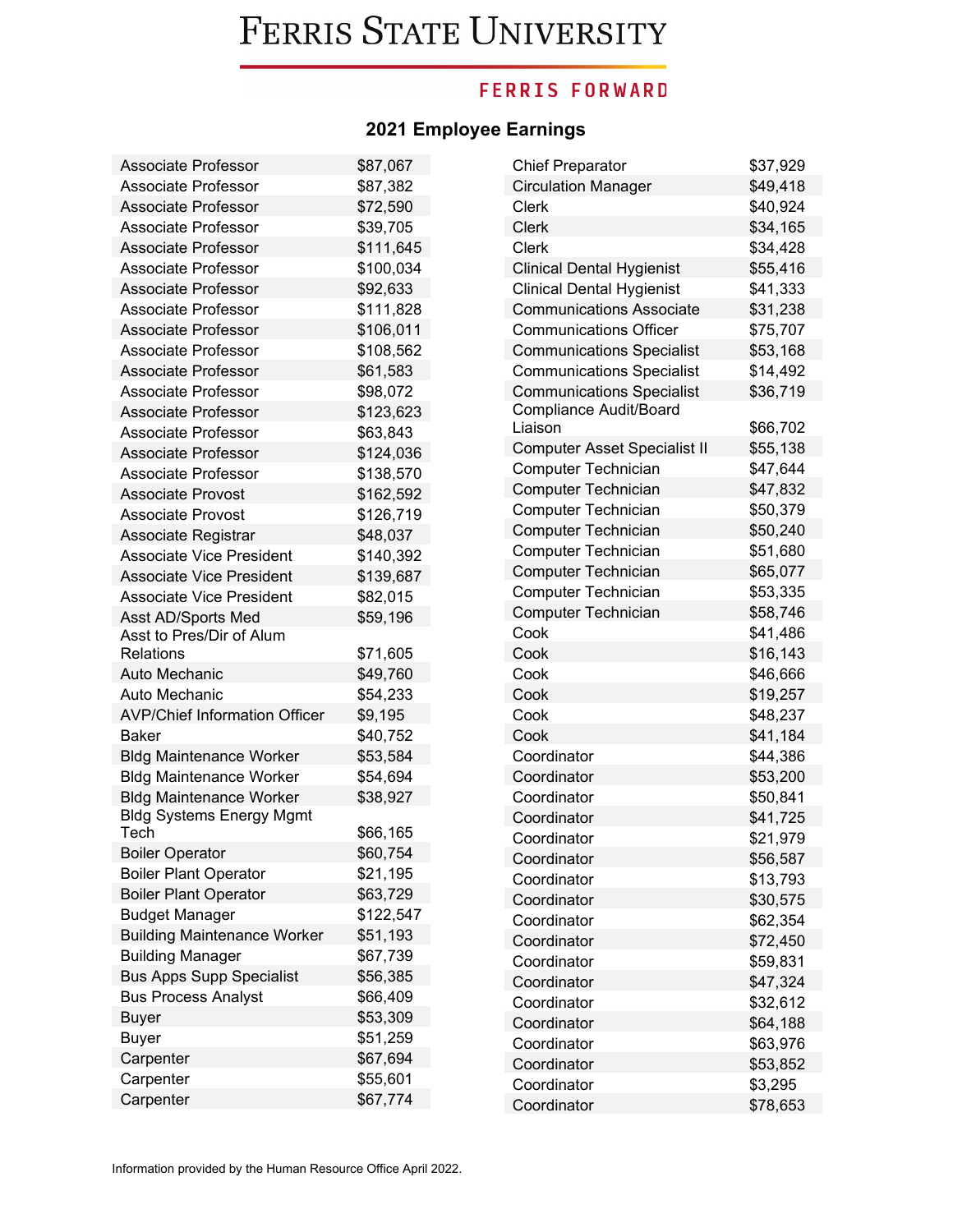## **FERRIS FORWARD**

| Coordinator                 | \$56,012 | Custodian | \$30,075 |
|-----------------------------|----------|-----------|----------|
| Coordinator                 | \$78,233 | Custodian | \$27,386 |
| Coordinator                 | \$26,236 | Custodian | \$45,126 |
| Coordinator                 | \$71,489 | Custodian | \$40,148 |
| Coordinator                 | \$50,048 | Custodian | \$43,152 |
| Coordinator                 | \$35,348 | Custodian | \$40,172 |
| Coordinator                 | \$35,591 | Custodian | \$29,722 |
| Coordinator                 | \$46,941 | Custodian | \$40,165 |
| Coordinator                 | \$61,438 | Custodian | \$40,154 |
| Coordinator                 | \$61,485 | Custodian | \$40,846 |
| Coordinator                 | \$24,674 | Custodian | \$7,050  |
| Coordinator                 | \$46,105 | Custodian | \$44,180 |
| Coordinator                 | \$46,479 | Custodian | \$38,577 |
| Coordinator                 | \$46,741 | Custodian | \$38,091 |
| Coordinator                 | \$45,328 | Custodian | \$39,398 |
| Coordinator                 | \$53,400 | Custodian | \$41,001 |
| Coordinator                 | \$61,162 | Custodian | \$30,991 |
| Coordinator                 | \$83,290 | Custodian | \$40,308 |
| Coordinator                 | \$64,074 | Custodian | \$40,727 |
| Coordinator                 | \$47,483 | Custodian | \$39,450 |
| Coordinator                 | \$18,996 | Custodian | \$39,891 |
| Coordinator                 | \$54,278 | Custodian | \$39,773 |
| Coordinator                 | \$51,259 | Custodian | \$37,571 |
| Coordinator                 | \$56,242 | Custodian | \$38,189 |
| Coordinator                 | \$2,268  | Custodian | \$38,758 |
| Coordinator                 | \$87,032 | Custodian | \$40,581 |
| Coordinator                 | \$53,493 | Custodian | \$40,156 |
| Coordinator                 | \$44,837 | Custodian | \$40,198 |
| Coordinator                 | \$54,975 | Custodian | \$40,302 |
| Coordinator                 | \$48,362 | Custodian | \$40,113 |
| Coordinator                 | \$74,583 | Custodian | \$49,489 |
| Coordinator                 | \$6,897  | Custodian | \$31,646 |
| Coordinator                 | \$37,279 | Custodian | \$39,576 |
| Coordinator                 | \$45,524 | Custodian | \$13,967 |
| Coordinator                 | \$45,691 | Custodian | \$40,626 |
| <b>Cust Maint Worker</b>    | \$44,846 | Custodian | \$30,714 |
| <b>Custodial Supervisor</b> | \$56,395 | Custodian | \$40,171 |
| <b>Custodial Supervisor</b> | \$63,330 | Custodian | \$48,398 |
| <b>Custodial Supervisor</b> | \$59,380 | Custodian | \$47,108 |
| Custodian                   | \$40,206 | Custodian | \$38,330 |
| Custodian                   | \$37,049 | Custodian | \$39,208 |
| Custodian                   | \$40,540 | Custodian | \$37,970 |
| Custodian                   | \$35,012 | Custodian | \$39,270 |
| Custodian                   | \$28,779 | Custodian | \$41,505 |
| Custodian                   | \$42,917 | Custodian | \$45,272 |
| Custodian                   | \$40,146 | Custodian | \$40,747 |
| Custodian                   | \$40,679 | Custodian | \$40,122 |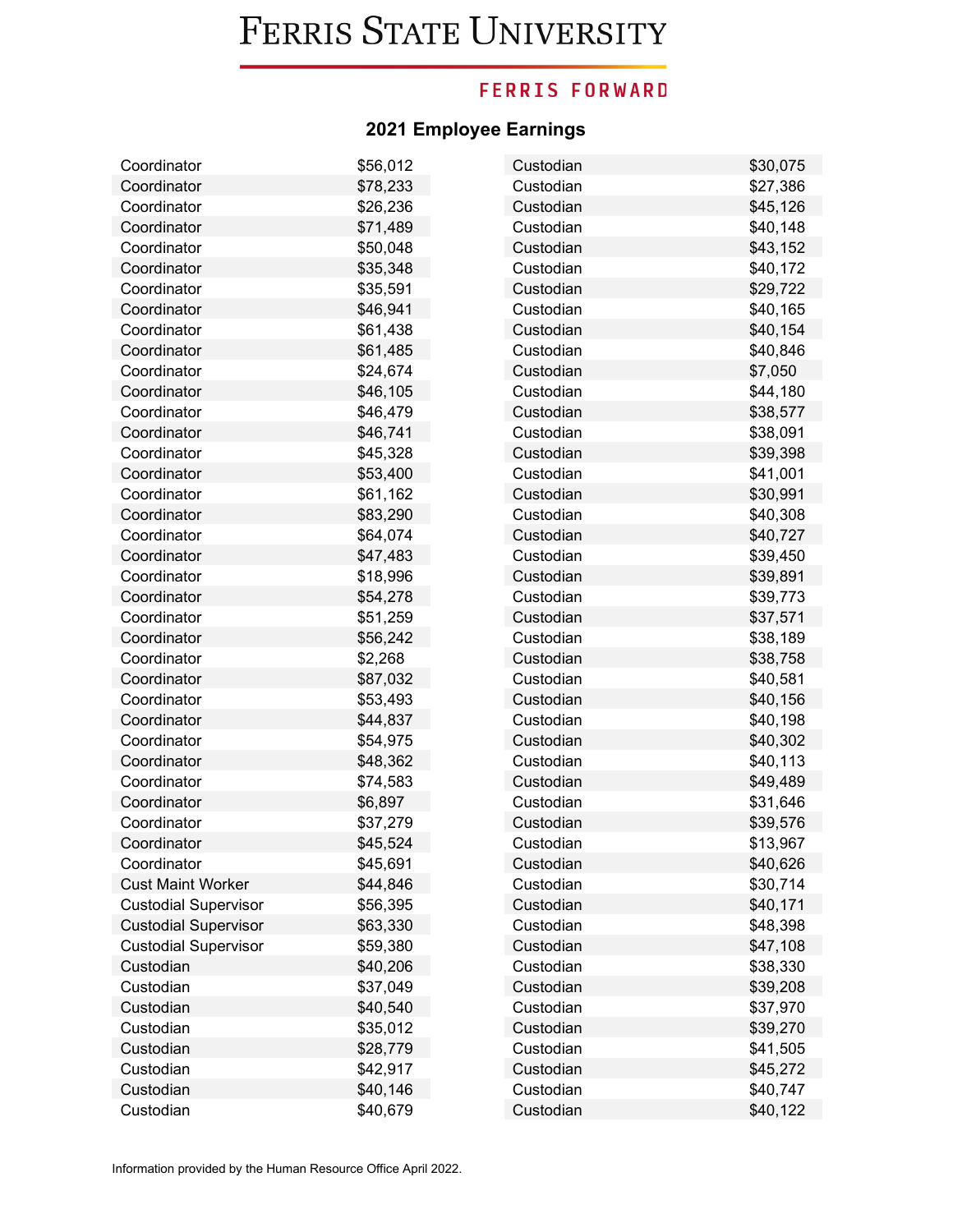## **FERRIS FORWARD**

| Custodian                            | \$42,487  | Director                           | \$135,693 |
|--------------------------------------|-----------|------------------------------------|-----------|
| Custodian                            | \$36,358  | Director                           | \$88,565  |
| Custodian                            | \$14,565  | Director                           | \$103,934 |
| Custodian                            | \$35,929  | Director                           | \$126,600 |
| Custodian                            | \$47,848  | Director                           | \$92,266  |
| Custodian                            | \$44,853  | Director                           | \$73,246  |
| <b>Cyber Security Analyst</b>        | \$48,782  | Director                           | \$66,498  |
| <b>Cyber Security Analyst</b>        | \$47,530  | Director                           | \$95,753  |
| Data Analyst                         | \$59,675  | <b>Director</b>                    | \$63,774  |
| Dean                                 | \$73,563  | Director                           | \$36,782  |
| Dean                                 | \$213,394 | Director                           | \$135,491 |
| Dean                                 | \$165,055 | Director                           | \$66,798  |
| Dean                                 | \$164,231 | Director                           | \$68,041  |
| Dean                                 | \$163,483 | Director                           | \$72,896  |
| Dean                                 | \$167,991 | Director                           | \$136,563 |
| Dean                                 | \$133,913 | Director                           | \$79,771  |
| Dean / Director                      | \$159,166 | <b>Director</b>                    | \$77,107  |
| Desk Automation & Int Spe, Sr        | \$58,423  | <b>Director</b>                    | \$64,103  |
| Desk Automation & Int Spe, Sr        | \$57,689  | <b>Director</b>                    | \$25,801  |
| Desktop Support Tech 1               | \$47,158  | Director                           | \$107,627 |
| Desktop Support Tech 1               | \$46,133  | Director                           | \$65,894  |
| Desktop Support Tech 1               | \$42,800  | <b>Director</b>                    | \$82,972  |
| Digital Media Specialist             | \$37,798  | Director                           | \$26,203  |
| Digital Media Specialist             | \$58,773  | Director                           | \$71,776  |
| <b>Digital Production Specialist</b> | \$70,991  | Director                           | \$105,497 |
| Dining Assistant Manager             | \$5,374   | Director                           | \$115,561 |
| <b>Dining Services Assistant</b>     | \$41,714  | Director                           | \$70,737  |
| Dining Services Assistant Mgr        | \$28,366  | Director                           | \$86,264  |
| Dining Services Assistant Mgr        | \$29,173  | <b>Director</b>                    | \$73,990  |
| <b>Dining Services Manager</b>       | \$58,830  | Director                           | \$60,756  |
| <b>Dining Services Manager</b>       | \$58,415  | Director                           | \$113,685 |
| Dining Sub Trainee 9 Month           | \$15,173  | Director                           | \$125,131 |
| Director                             | \$75,878  | Director                           | \$69,209  |
| <b>Director</b>                      | \$81,593  | Director                           | \$89,199  |
| Director                             | \$68,821  | Director                           | \$72,834  |
| <b>Director</b>                      | \$78,146  | Director                           | \$58,544  |
| <b>Director</b>                      | \$63,007  | <b>Director</b>                    | \$105,952 |
| <b>Director</b>                      | \$79,030  | <b>Director</b>                    | \$69,712  |
| Director                             | \$85,429  | <b>Disbursements Specialist</b>    | \$39,530  |
| <b>Director</b>                      | \$86,799  | <b>Disbursements Specialist</b>    | \$46,029  |
| Director                             | \$84,485  | <b>Disbursements Specialist</b>    | \$43,256  |
| <b>Director</b>                      | \$76,565  | Dishmachine Operator               | \$32,807  |
| <b>Director</b>                      | \$99,472  | Dishmachine Operator               | \$14,256  |
| <b>Director</b>                      | \$67,412  | Dishmachine Operator               | \$40,255  |
| Director                             | \$84,941  | <b>Dispatch Specialist</b>         | \$47,507  |
| <b>Director</b>                      | \$81,024  | <b>Educational Couns/Asst Prof</b> | \$67,785  |
| Director                             | \$80,705  | <b>Educational Couns/Asst Prof</b> | \$61,189  |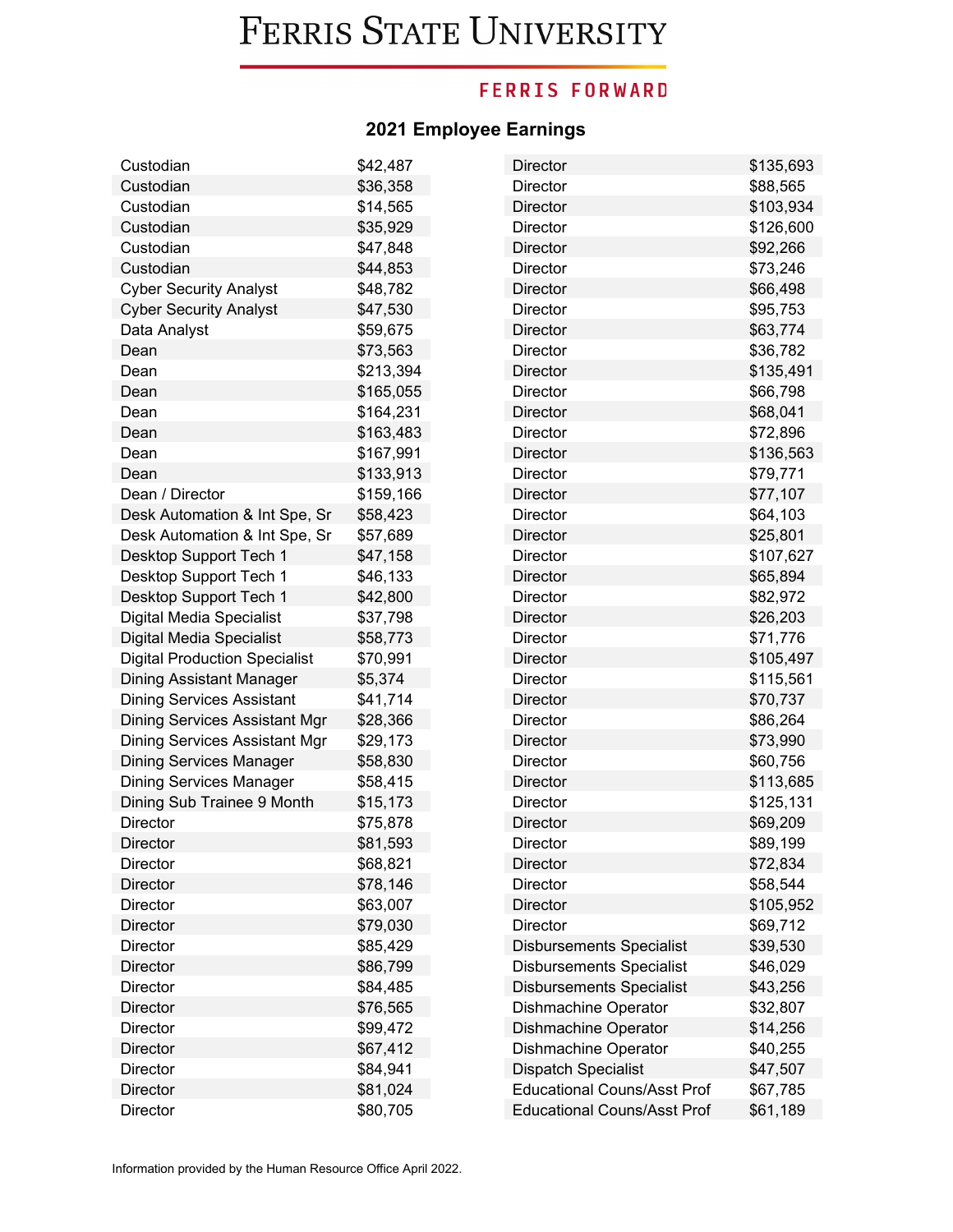### **FERRIS FORWARD**

| Electrician                     | \$58,695  | <b>Graphic Designer</b>          | \$12,418  |
|---------------------------------|-----------|----------------------------------|-----------|
| Electrician                     | \$70,862  | <b>Graphic Designer</b>          | \$54,242  |
| <b>Elevator Mechanic</b>        | \$94,400  | Graphic Designer/Copywriter      | \$57,146  |
| <b>Equipment Technician</b>     | \$62,572  | <b>Grounds Operator</b>          | \$48,034  |
| <b>Executive Assistant</b>      | \$77,051  | <b>Grounds Supervisor</b>        | \$59,143  |
| <b>Executive Assistant</b>      | \$59,027  | <b>Grounds Worker</b>            | \$36,299  |
| <b>Executive Assistant</b>      | \$62,587  | <b>Grounds Worker</b>            | \$41,394  |
| <b>Executive Assistant</b>      | \$71,541  | <b>Grounds Worker</b>            | \$41,439  |
| <b>Executive Director</b>       | \$126,377 | <b>Grounds Worker Operator</b>   | \$44,063  |
| <b>Executive Director</b>       | \$77,865  | <b>Grounds Worker Operator</b>   | \$45,425  |
| <b>Executive Director</b>       | \$62,959  | <b>Grounds Worker Operator</b>   | \$46,134  |
| <b>Executive Director</b>       | \$87,211  | <b>Grounds Worker Operator</b>   | \$46,146  |
| <b>Executive Secretary</b>      | \$63,154  | <b>Grounds Worker Operator</b>   | \$48,164  |
| <b>Financial Aid Advisor</b>    | \$25,962  | <b>Grounds Worker Operator</b>   | \$46,438  |
| <b>Financial Aid Advisor</b>    | \$49,679  | <b>Grounds Worker Specialist</b> | \$51,256  |
| <b>Financial Aid Advisor</b>    | \$24,444  | <b>Grounds Worker Specialist</b> | \$48,428  |
| <b>Financial Aid Advisor</b>    | \$44,332  | <b>GSRP Teacher</b>              | \$30,095  |
| <b>Financial Aid Officer</b>    | \$51,494  | <b>Hall Director</b>             | \$15,376  |
| <b>Financial Aid Specialist</b> | \$47,732  | <b>Head Coach</b>                | \$106,558 |
| <b>Financial Aid Specialist</b> | \$43,198  | <b>Head Coach</b>                | \$71,028  |
| <b>Financial Aid Specialist</b> | \$48,035  | <b>Head Coach</b>                | \$152,950 |
| <b>Financial Aid Specialist</b> | \$48,035  | <b>Head Coach</b>                | \$139,478 |
| <b>Financial Aid Specialist</b> | \$48,437  | <b>Head Coach</b>                | \$53,178  |
| <b>Financial Serv Manager</b>   | \$66,628  | <b>Head Coach</b>                | \$122,018 |
| <b>Food Service Worker</b>      | \$25,891  | <b>Head Coach</b>                | \$51,121  |
| <b>Food Service Worker</b>      | \$39,162  | Head Men's/Women's Coach         | \$26,602  |
| <b>Food Service Worker</b>      | \$35,261  | Head Men's/Women's Coach         | \$52,200  |
| <b>Food Service Worker</b>      | \$13,300  | Head Men's/Women's Coach         | \$46,732  |
| <b>Food Service Worker</b>      | \$13,124  | Head Pro/Asst Manager            | \$5,073   |
| <b>Food Service Worker</b>      | \$39,349  | <b>Head Professional</b>         | \$67,443  |
| <b>Food Service Worker</b>      | \$40,344  | <b>HVACR Mechanic</b>            | \$61,914  |
| <b>Food Service Worker</b>      | \$15,246  | <b>HVACR Mechanic</b>            | \$61,251  |
| <b>Food Service Worker</b>      | \$26,129  | <b>HVACR Mechanic</b>            | \$58,790  |
| <b>Food Service Worker</b>      | \$37,835  | <b>HVACR Mechanic</b>            | \$51,941  |
| <b>Food Service Worker</b>      | \$38,931  | Instructional Technologist       | \$83,026  |
| <b>Food Service Worker</b>      | \$8,285   | Instructor                       | \$97,291  |
| <b>Food Service Worker</b>      | \$9,775   | Instructor                       | \$110,188 |
| <b>Food Service Worker</b>      | \$39,777  | Interim Associate Dean           | \$123,899 |
| <b>Food Service Worker</b>      | \$45,271  | Interim Dean                     | \$119,947 |
| <b>Food Service Worker</b>      | \$6,095   | Junior System Administrator      | \$55,394  |
| <b>Food Service Worker</b>      | \$39,263  | Lab Technician                   | \$33,942  |
| <b>Food Service Worker</b>      | \$37,305  | Lab Technologist                 | \$52,207  |
| <b>Food Service Worker</b>      | \$26,396  | Labor Rel/Equal Opp Assistant    | \$44,041  |
| <b>Food Service Worker</b>      | \$21,626  | Laboratory Technician            | \$63,200  |
| <b>Food Service Worker</b>      | \$10,940  | Laboratory Technician            | \$54,088  |
| Gen Counsel / Vice Pres         | \$234,807 | <b>Legal Secretary</b>           | \$27,193  |
| <b>Grants Administrator</b>     | \$45,340  | Librarian                        | \$66,339  |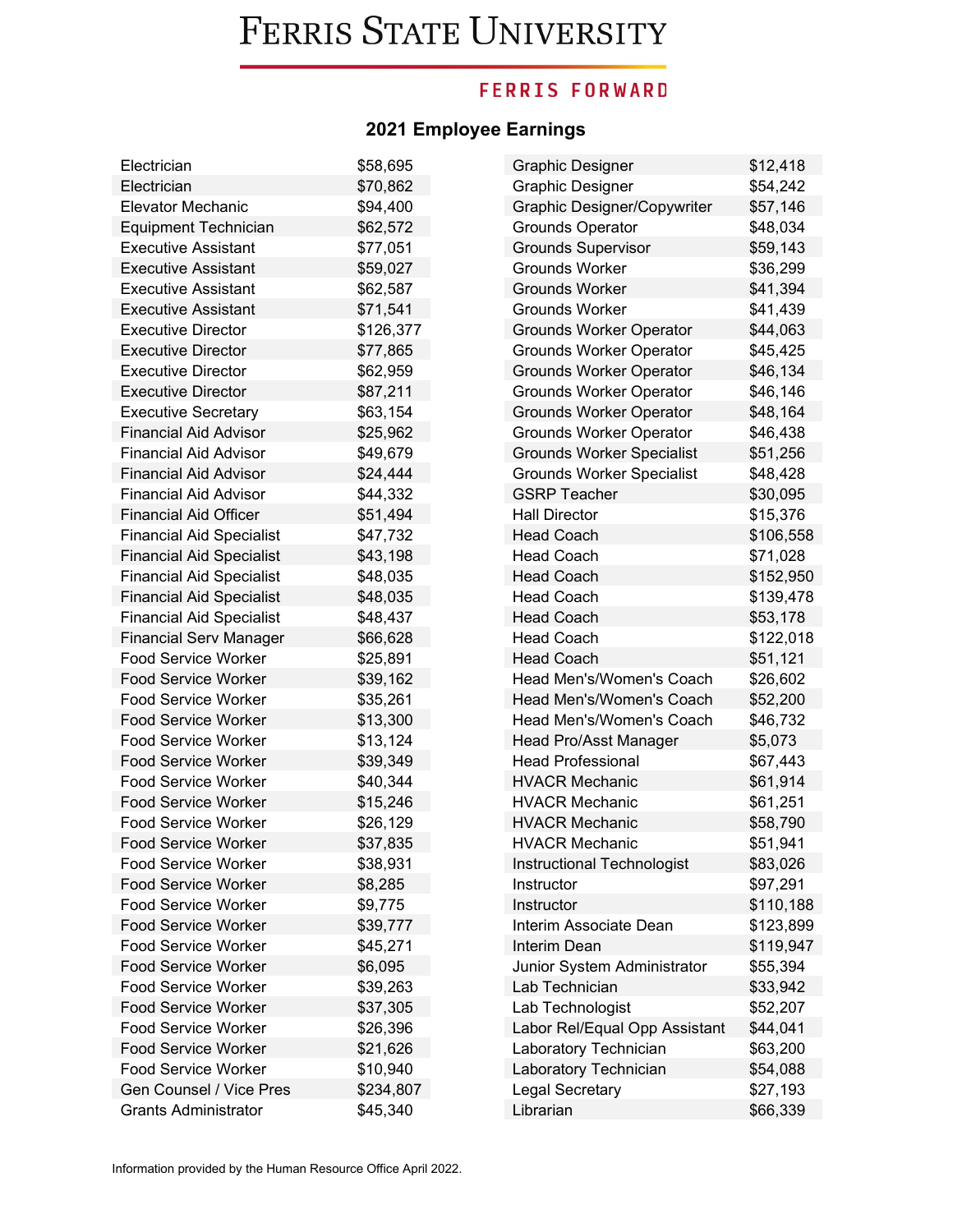## **FERRIS FORWARD**

| Librarian/ Professor           | \$90,247  | <b>Operations Assistant</b>          | \$44,234  |
|--------------------------------|-----------|--------------------------------------|-----------|
| Librarian/ Professor           | \$95,721  | <b>Operations Specialist</b>         | \$57,341  |
| Librarian/Assistant Professor  | \$65,517  | <b>Operations Supervisor</b>         | \$18,584  |
| Librarian/Associate Professor  | \$80,351  | Optician                             | \$38,025  |
| Librarian/Professor            | \$87,246  | <b>Optometry Technician</b>          | \$44,679  |
| Librarian/Professor            | \$112,211 | Pers Counselor/Assc Professor        | \$65,051  |
| Librarian/Professor            | \$87,246  | Photographer/Videographer            | \$32,568  |
| Library Assistant 3            | \$43,976  | <b>Plant Engineer</b>                | \$102,443 |
| Library Assistant 3            | \$42,983  | Plumber                              | \$63,939  |
| <b>Library Director</b>        | \$75,351  | Plumber                              | \$63,163  |
| Locksmith/Carpenter            | \$66,906  | Plumber                              | \$59,270  |
| Locksmith/Carpenter            | \$66,345  | Plumber                              | \$63,842  |
| Machine Lab Technician         | \$70,776  | Plumber                              | \$59,506  |
| Manager                        | \$65,491  | President                            | \$497,490 |
| Manager                        | \$6,973   | President                            | \$194,428 |
| Manager                        | \$39,385  | <b>Print Lead Specialist</b>         | \$57,285  |
| Manager                        | \$62,587  | <b>Print Operator</b>                | \$7,502   |
| Manager                        | \$65,699  | <b>Print Specialist</b>              | \$47,195  |
| Manager                        | \$59,397  | <b>Process Automation Specialist</b> | \$79,651  |
| Manager                        | \$61,149  | Professor                            | \$112,914 |
| Manager                        | \$46,398  | Professor                            | \$85,020  |
| Manager                        | \$27,736  | Professor                            | \$141,812 |
| Manager                        | \$67,450  | Professor                            | \$132,361 |
| Manager                        | \$59,472  | Professor                            | \$160,551 |
| Manager                        | \$65,735  | Professor                            | \$163,937 |
| Manager                        | \$89,602  | Professor                            | \$140,096 |
| Manager                        | \$34,770  | Professor                            | \$109,616 |
| Manager                        | \$39,913  | Professor                            | \$154,192 |
| Manager                        | \$71,003  | Professor                            | \$136,944 |
| Manager                        | \$46,357  | Professor                            | \$126,304 |
| Manager                        | \$74,462  | Professor                            | \$111,865 |
| Manager                        | \$68,826  | Professor                            | \$156,941 |
| Manager                        | \$52,079  | Professor                            | \$125,671 |
| Manager                        | \$64,673  | Professor                            | \$135,311 |
| Manager                        | \$70,264  | Professor                            | \$127,272 |
| Media Systems Engineer         | \$69,398  | Professor                            | \$96,169  |
| Medical Records & Billing Spec | \$46,959  | Professor                            | \$141,058 |
| Medical Records & Billing Spec | \$48,496  | Professor                            | \$74,689  |
| MyDegree Specialist            | \$47,840  | Professor                            | \$143,425 |
| MyDegree Specialist            | \$53,004  | Professor                            | \$144,242 |
| Network Engineer               | \$66,188  | Professor                            | \$138,888 |
| Network Engineer               | \$74,218  | Professor                            | \$103,012 |
| Nurse (RN)                     | \$60,893  | Professor                            | \$184,670 |
| Nurse (RN)                     | \$49,335  | Professor                            | \$117,731 |
| <b>Nurse Practitioner</b>      | \$82,458  | Professor                            | \$162,241 |
| <b>Nurse Practitioner</b>      | \$82,496  | Professor                            | \$89,546  |
| Office Coordinator             | \$47,671  | Professor                            | \$97,284  |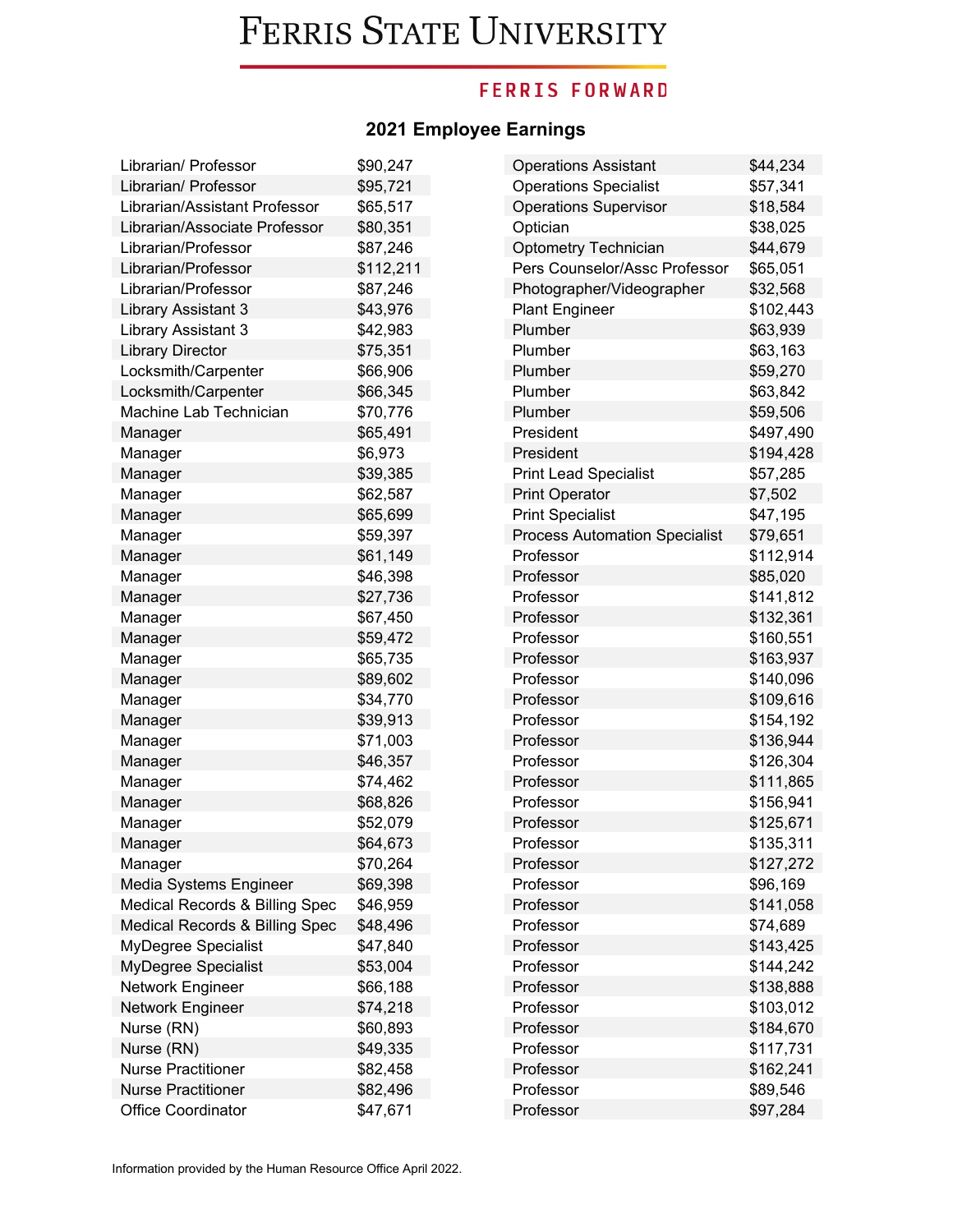## **FERRIS FORWARD**

| Professor | \$98,992  | Professor | \$156,413 |
|-----------|-----------|-----------|-----------|
| Professor | \$99,488  | Professor | \$136,369 |
| Professor | \$171,030 | Professor | \$166,985 |
| Professor | \$109,499 | Professor | \$172,924 |
| Professor | \$88,361  | Professor | \$170,142 |
| Professor | \$104,313 | Professor | \$139,803 |
| Professor | \$193,614 | Professor | \$94,733  |
| Professor | \$164,317 | Professor | \$194,809 |
| Professor | \$146,210 | Professor | \$147,851 |
| Professor | \$92,567  | Professor | \$181,421 |
| Professor | \$103,931 | Professor | \$116,376 |
| Professor | \$117,046 | Professor | \$130,401 |
| Professor | \$94,373  | Professor | \$133,487 |
| Professor | \$144,850 | Professor | \$115,507 |
| Professor | \$100,767 | Professor | \$172,236 |
| Professor | \$123,799 | Professor | \$158,216 |
| Professor | \$191,127 | Professor | \$198,921 |
| Professor | \$164,727 | Professor | \$73,978  |
| Professor | \$95,251  | Professor | \$87,929  |
| Professor | \$104,493 | Professor | \$119,802 |
| Professor | \$118,262 | Professor | \$124,149 |
| Professor | \$158,709 | Professor | \$144,668 |
| Professor | \$137,261 | Professor | \$162,700 |
| Professor | \$173,263 | Professor | \$164,360 |
| Professor | \$140,398 | Professor | \$116,701 |
| Professor | \$199,431 | Professor | \$94,658  |
| Professor | \$132,661 | Professor | \$111,734 |
| Professor | \$122,401 | Professor | \$157,806 |
| Professor | \$107,430 | Professor | \$102,841 |
| Professor | \$184,081 | Professor | \$93,703  |
| Professor | \$136,665 | Professor | \$158,002 |
| Professor | \$131,113 | Professor | \$143,677 |
| Professor | \$110,113 | Professor | \$134,758 |
| Professor | \$143,786 | Professor | \$103,493 |
| Professor | \$143,588 | Professor | \$88,173  |
| Professor | \$192,985 | Professor | \$109,098 |
| Professor | \$143,332 | Professor | \$99,517  |
| Professor | \$172,447 | Professor | \$157,937 |
| Professor | \$129,847 | Professor | \$140,904 |
| Professor | \$109,984 | Professor | \$156,663 |
| Professor | \$116,098 | Professor | \$150,321 |
| Professor | \$147,330 | Professor | \$143,115 |
| Professor | \$107,626 | Professor | \$135,685 |
| Professor | \$187,075 | Professor | \$88,757  |
| Professor | \$61,130  | Professor | \$106,633 |
| Professor | \$122,199 | Professor | \$166,764 |
| Professor | \$120,044 | Professor | \$117,217 |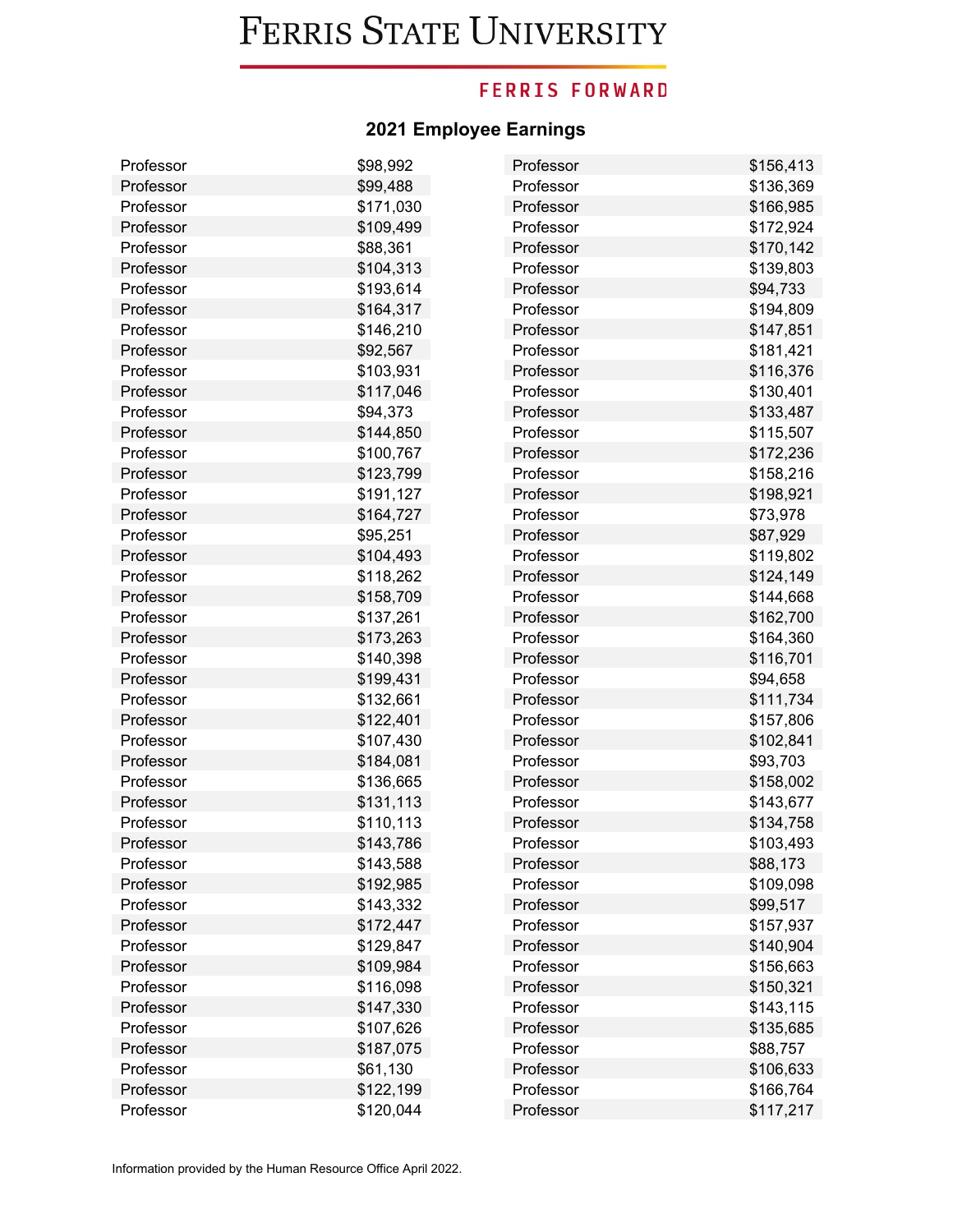## **FERRIS FORWARD**

| Professor | \$105,881 | Professor                    | \$106,406 |
|-----------|-----------|------------------------------|-----------|
| Professor | \$136,715 | Prog Coord/Assoc Prof        | \$115,670 |
| Professor | \$165,255 | Prog Coord/Assoc Prof        | \$101,929 |
| Professor | \$110,357 | Prog Coord/Assoc Prof        | \$103,998 |
| Professor | \$81,943  | Prog Coord/Assoc Prof        | \$113,530 |
| Professor | \$89,397  | Prog Coord/Assoc Prof        | \$126,885 |
| Professor | \$75,578  | Prog Coord/Assoc Prof        | \$126,850 |
| Professor | \$119,404 | Prog Coord/Assoc Prof        | \$110,393 |
| Professor | \$118,843 | Prog Coord/Professor         | \$123,158 |
| Professor | \$173,803 | Prog Coord/Professor         | \$130,916 |
| Professor | \$80,396  | Prog Coord/Professor         | \$136,996 |
| Professor | \$84,138  | Prog Coord/Professor         | \$117,038 |
| Professor | \$164,311 | Programmer Analyst           | \$50,234  |
| Professor | \$95,534  | Project Coordinator          | \$45,108  |
| Professor | \$177,092 | <b>Project Coordinator</b>   | \$46,579  |
| Professor | \$115,652 | <b>Project Director</b>      | \$47,338  |
| Professor | \$105,525 | Project Manager              | \$59,399  |
| Professor | \$121,389 | Project Manager              | \$52,938  |
| Professor | \$159,161 | Project Manager              | \$49,751  |
| Professor | \$112,159 | <b>Project Specialist</b>    | \$60,177  |
| Professor | \$157,044 | <b>Project Specialist</b>    | \$54,351  |
| Professor | \$129,750 | Provost/VP                   | \$241,811 |
| Professor | \$96,861  | <b>Public Safety Officer</b> | \$74,031  |
| Professor | \$111,552 | <b>Public Safety Officer</b> | \$60,491  |
| Professor | \$193,241 | <b>Public Safety Officer</b> | \$62,977  |
| Professor | \$106,253 | Public Safety Officer        | \$51,488  |
| Professor | \$130,526 | <b>Public Safety Officer</b> | \$65,842  |
| Professor | \$150,930 | Public Safety Officer        | \$1,294   |
| Professor | \$104,770 | <b>Public Safety Officer</b> | \$66,991  |
| Professor | \$139,877 | <b>Recruiting Officer</b>    | \$39,487  |
| Professor | \$167,062 | <b>Recruiting Officer</b>    | \$20,555  |
| Professor | \$134,762 | <b>Recruiting Officer</b>    | \$37,279  |
| Professor | \$98,943  | Registrar/Asst Dean          | \$73,371  |
| Professor | \$92,598  | Research Int Compliance      | \$68,377  |
| Professor | \$134,169 | Salad Maker                  | \$39,722  |
| Professor | \$96,171  | Secretary Level 1            | \$37,031  |
| Professor | \$170,564 | Secretary Level 2            | \$23,732  |
| Professor | \$110,417 | Secretary Level 2            | \$43,351  |
| Professor | \$160,186 | Secretary Level 2            | \$38,568  |
| Professor | \$82,391  | Secretary Level 2            | \$40,924  |
| Professor | \$105,847 | Secretary Level 2            | \$40,924  |
| Professor | \$176,346 | Secretary Level 2            | \$40,148  |
| Professor | \$122,265 | Secretary Level 2            | \$40,924  |
| Professor | \$158,140 | Secretary Level 2            | \$40,784  |
| Professor | \$91,861  | Secretary Level 2            | \$5,172   |
| Professor | \$100,642 | Secretary Level 2            | \$14,426  |
| Professor | \$92,566  | Secretary Level 2            | \$42,088  |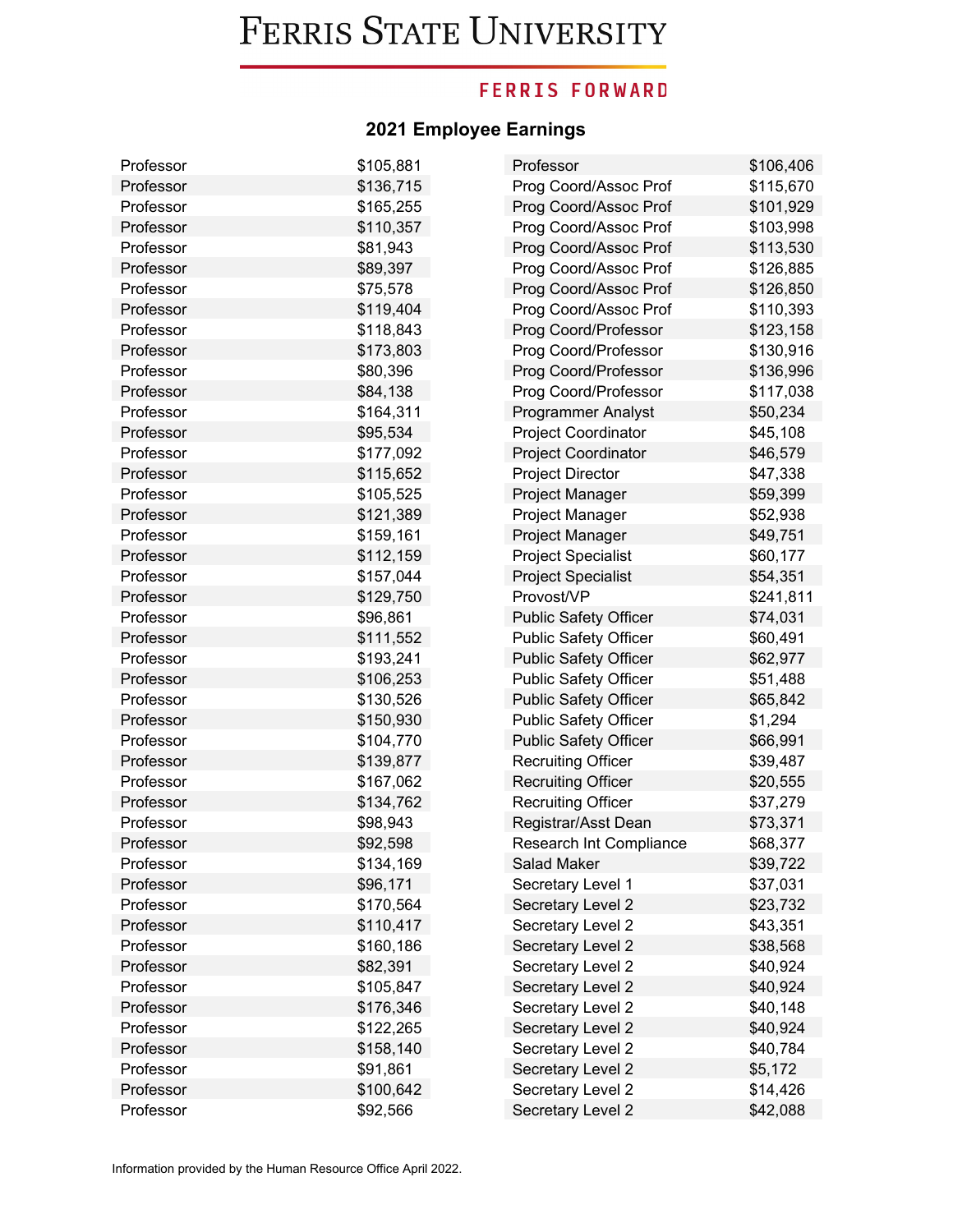## **FERRIS FORWARD**

| Secretary Level 2             | \$40,924 | Senior IT Application Analyst        | \$56,511 |
|-------------------------------|----------|--------------------------------------|----------|
| Secretary Level 2             | \$42,477 | Senior Systems Administrator         | \$70,410 |
| Secretary Level 2             | \$41,313 | Senior Systems Administrator         | \$60,304 |
| Secretary Level 2             | \$41,313 | Sergeant                             | \$67,427 |
| Secretary Level 2             | \$43,590 | Sergeant                             | \$70,189 |
| Secretary Level 2             | \$38,505 | Sergeant                             | \$58,185 |
| Secretary Level 2             | \$38,620 | <b>Service Center</b>                | \$42,759 |
| Secretary Level 2             | \$41,948 | Service Desk Specialist II           | \$55,825 |
| Secretary Level 2             | \$41,313 | <b>Services Assistant</b>            | \$53,393 |
| Secretary Level 2             | \$40,449 | Services Manager                     | \$62,720 |
| Secretary Level 2             | \$10,887 | <b>Skills Coach</b>                  | \$58,675 |
| Secretary Level 2             | \$40,924 | Software Specialist                  | \$53,520 |
| Secretary Level 2             | \$40,924 | Specialist                           | \$45,463 |
| Secretary Level 2             | \$40,924 | Specialist                           | \$54,317 |
| Secretary Level 2             | \$37,466 | Specialist                           | \$54,523 |
| Secretary Level 2             | \$42,477 | Specialist                           | \$45,870 |
| Secretary Level 2             | \$41,852 | Specialist                           | \$40,912 |
| Secretary Level 2             | \$29,691 | Sr Associate Director                | \$63,476 |
| Secretary Level 2             | \$41,703 | Sr Coord of Recruit-Comm Rel         | \$45,419 |
| Secretary Level 2             | \$40,924 | <b>Staff Accountant</b>              | \$54,384 |
| Secretary Level 2             | \$30,091 | <b>Staff Accountant</b>              | \$39,288 |
| Secretary Level 2             | \$37,279 | <b>Staff Accountant</b>              | \$59,264 |
| Secretary Level 2             | \$42,616 | <b>Staff Accountant</b>              | \$54,989 |
| Secretary Level 3             | \$36,552 | <b>Staff Attorney</b>                | \$66,949 |
| Secretary Level 3             | \$47,829 | Strength & Conditioning Coach        | \$40,451 |
| Secretary Level 3             | \$41,760 | <b>Student Activities Specialist</b> | \$48,496 |
| Secretary Level 3             | \$46,714 | <b>Student Admissions Spec</b>       | \$42,786 |
| Secretary Level 3             | \$47,572 | <b>Student Recruiting</b>            | \$51,900 |
| Secretary Level 3             | \$40,148 | <b>Student Services Rep 1</b>        | \$37,376 |
| Secretary Level 3             | \$46,714 | <b>Student Services Rep 3</b>        | \$44,339 |
| Secretary Level 3             | \$48,359 | <b>Student Services Rep 3</b>        | \$44,234 |
| Secretary Level 3             | \$46,714 | <b>Student Services Rep 3</b>        | \$43,483 |
| Secretary Level 3             | \$34,141 | <b>Student Services Rep 4</b>        | \$46,818 |
| Secretary Level 3             | \$40,924 | Student Services Rep 4               | \$45,357 |
| Secretary Level 3             | \$51,693 | <b>Student Services Rep 4</b>        | \$46,714 |
| Secretary Level 3             | \$46,714 | <b>Student Services Rep 4</b>        | \$46,714 |
| Secretary Level 3             | \$46,714 | <b>Student Services Rep 4</b>        | \$47,605 |
| Secretary Level 3             | \$47,161 | <b>Student Services Rep 4</b>        | \$44,244 |
| Secretary Level 3             | \$47,829 | <b>Student Services Rep 4</b>        | \$46,714 |
| Secretary Level 3             | \$55,080 | Superintendent                       | \$57,372 |
| Secretary/Admin Assist        | \$93,803 | Supervisor                           | \$56,385 |
| Senior Graphic Designer       | \$69,867 | Supervisor                           | \$71,498 |
| <b>Senior HR Generalist</b>   | \$52,156 | Supervisor                           | \$57,292 |
| <b>Senior HR Generalist</b>   | \$55,895 | Systems Administrator                | \$52,356 |
| Senior HR Generalist          | \$54,156 | <b>Systems Administrator</b>         | \$52,574 |
| <b>Senior HR Generalist</b>   | \$17,217 | Teacher                              | \$31,294 |
| Senior IT Application Analyst | \$56,005 | Teacher                              | \$29,964 |